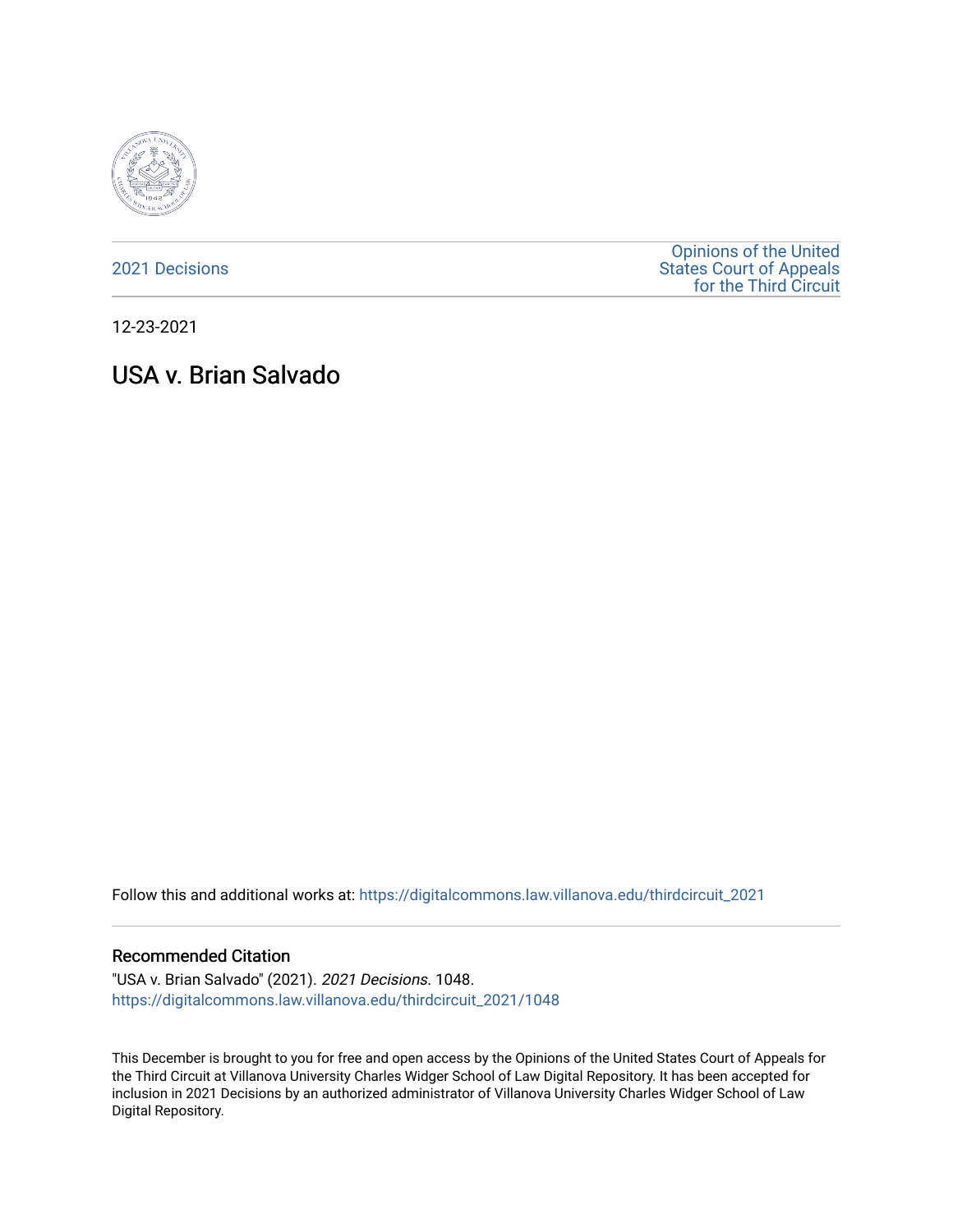# **NON-PRECEDENTIAL**

# UNITED STATES COURT OF APPEALS FOR THE THIRD CIRCUIT

No. 20-3629 \_\_\_\_\_\_\_\_\_\_\_\_\_

\_\_\_\_\_\_\_\_\_\_\_\_\_

# UNITED STATES OF AMERICA

v.

BRIAN SALVADO, Appellant

 $\frac{1}{2}$  , where  $\frac{1}{2}$  , where  $\frac{1}{2}$ 

On Appeal from the United States District Court for the Middle District Court of Pennsylvania (D.C. No. 1:18-cr-00228-001) District Judge: Honorable Sylvia H. Rambo

Submitted on October 4, 2021 pursuant to Third Circuit L.A.R. 34.1(a)

 $\frac{1}{2}$  , where  $\frac{1}{2}$  , where  $\frac{1}{2}$ 

Before: SHWARTZ, RESTREPO, and SCIRICA, *Circuit Judges*

(Opinion filed: December 23, 2021)

OPINION<sup>1</sup> \_\_\_\_\_\_\_\_\_

<sup>&</sup>lt;sup>1</sup> This disposition is not an opinion of the full Court and, pursuant to I.O.P. 5.7, does not constitute binding precedent.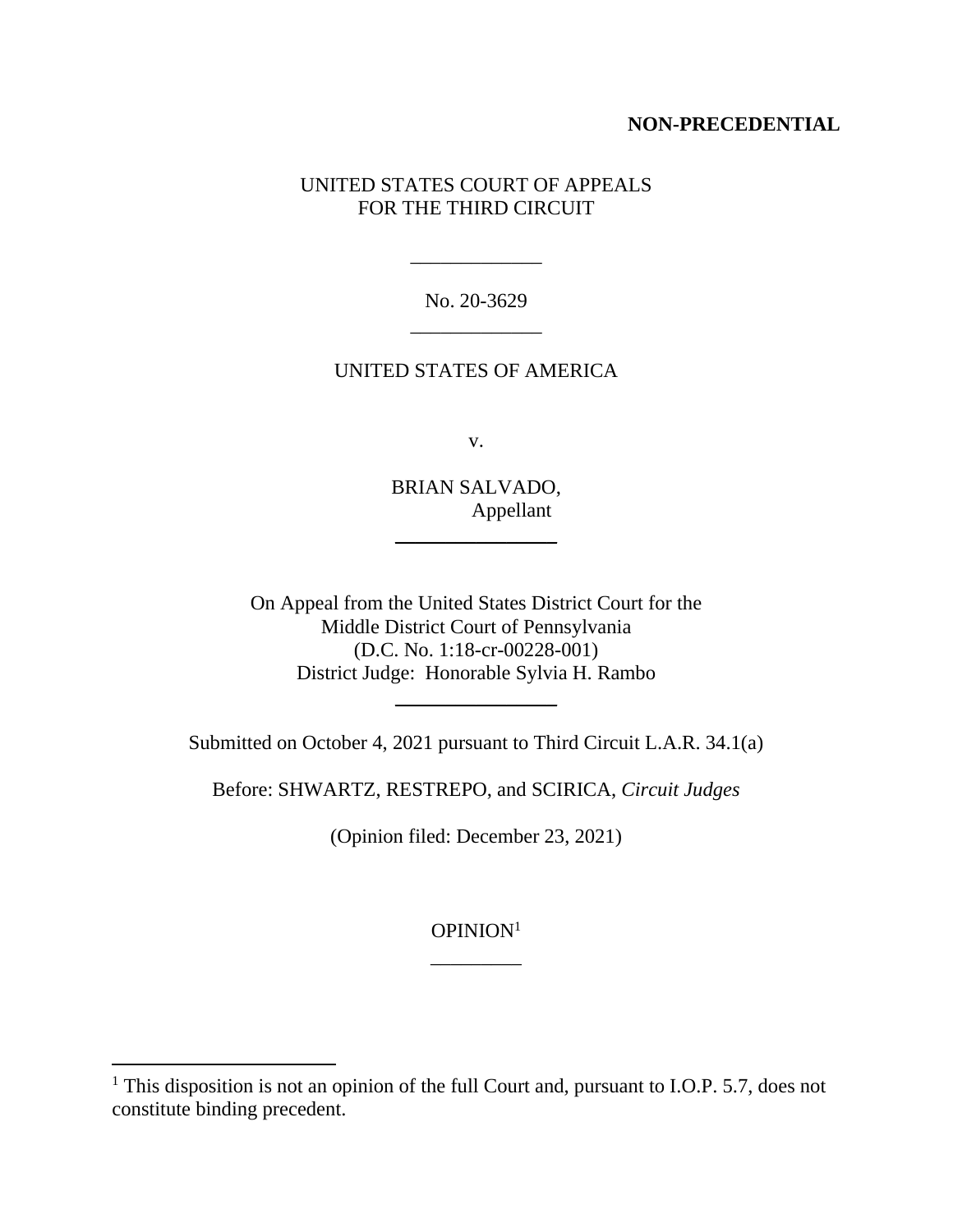#### RESTREPO, *Circuit Judge*.

Brian Salvado appeals his conviction and sentence. Salvado entered into a plea agreement with the government and was sentenced to 20 years in prison. Salvado's appointed appellate counsel has filed an *Anders<sup>2</sup>* brief and requested leave to withdraw. For the reasons that follow, we will grant counsel's motion to withdraw and affirm the District Court's conviction and judgment of sentence.

#### **I. Facts**

We write for the parties, and in so doing communicate only those facts necessary for the disposition of this matter. Appellant Brian Salvado was a resident of Franklin County, Pennsylvania in 2017 when he communicated with A.G. via an adult dating website. A.G. falsely stated that he was 18 years old, and he subsequently sent naked pictures of himself to Salvado. Salvado and A.G. continued to communicate with each other. After Salvado learned that A.G. was actually 16 years old and lived in Illinois, the two continued to exchange audio, video, and photographs. He also solicited A.G. to send images that constituted child pornography. Salvado made a series of offers including a computer, a house, and payment to A.G.'s mother in order to marry him. During the investigation, the government identified ten other victims.

Initially, the Northern District of Illinois charged Salvado with one count of producing child pornography in violation of 18 U.S.C. § 2251(a) based on the images he received from A.G. The Middle District of Pennsylvania brought similar charges against

<sup>2</sup> *Anders v. California*, [386 U.S. 738 \(1967\).](https://plus.lexis.com/document/?pdmfid=1530671&crid=67573ae8-fc27-4cff-aeee-0fb21660b6eb&pddocfullpath=%2Fshared%2Fdocument%2Fcases%2Furn%3AcontentItem%3A63XX-NM91-JT99-24DC-00000-00&pdcontentcomponentid=6387&pdteaserkey=&pdislpamode=false&pdworkfolderlocatorid=NOT_SAVED_IN_WORKFOLDER&ecomp=hf4k&earg=sr0&prid=a3975542-0c64-4ada-92ac-3e9fe839fd3b)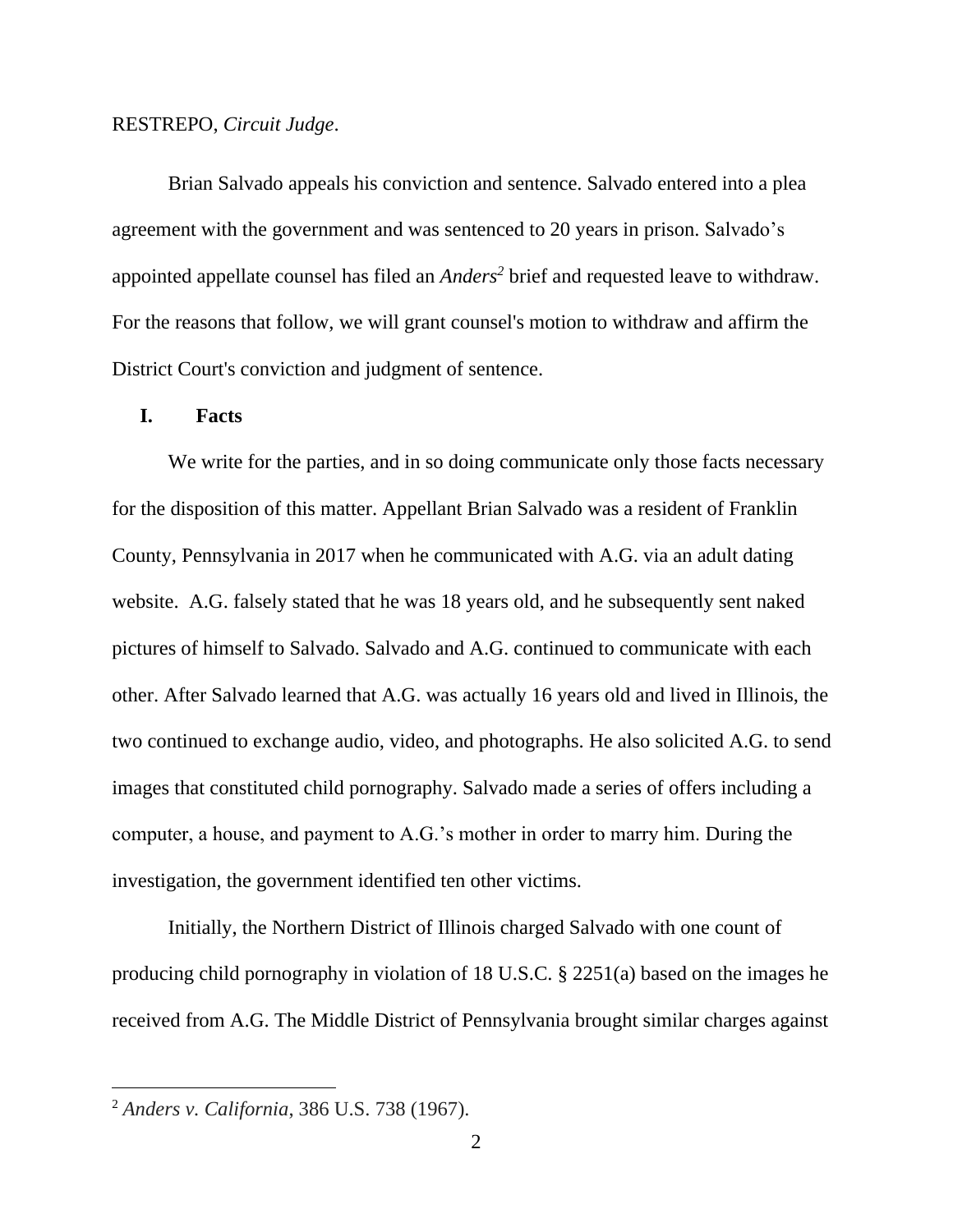Salvado, and the Northern District of Illinois dismissed its complaint following removal proceedings. A grand jury in the Middle District of Pennsylvania subsequently returned a four-count indictment, charging Salvado with production of child pornography. Salvado plead guilty to one count of child pornography production under 18 U.S.C. § 2251(a) and (e), and he was sentenced to twenty years in prison.

Attorney Frederick W. Ulrich was appointed to represent Salvado to appeal his conviction and sentencing. Ulrich then filed the *Anders* brief and a motion to withdraw as counsel. The United States filed a brief in support. Salvado filed a pro se informal brief in opposition in which he argues: (1) the District Court made incorrect factual findings concerning his knowledge of A.G.'s age, the number of child pornography images found on his hard drive, and that he did not entice the victim for pictures or promise him expensive gifts; (2) the government failed to produce text messages; (3) he should have been convicted under 18 U.S.C. § 2252A(a)(5)(B) instead of § 2251; (4) double jeopardy bars his prosecution; and (5) his counsel coached him concerning his plea and told him that he could not file a motion to withdraw his plea until after sentencing*.*

# **II. Jurisdiction**

The District Court had jurisdiction under 18 U.S.C. § 3231. We have appellate jurisdiction under 28 U.S.C. § 1291. We exercise plenary review in determining whether there are any nonfrivolous issues for appeal. *Simon v. Gov't of V.I.*[, 679 F.3d 109, 114 \(3d](https://plus.lexis.com/document/midlinetitle/?pdmfid=1530671&crid=f33d5c20-6d3a-48a7-813f-1e747e253279&docfullpath=%2Fshared%2Fdocument%2Fcases%2Furn%3AcontentItem%3A633N-VKX1-JXG3-X0VS-00000-00&componentid=6387&prid=21d90a2a-fae4-4601-a631-c12f7600dca6&ecomp=_p_k&earg=sr3)  [Cir. 2012\).](https://plus.lexis.com/document/midlinetitle/?pdmfid=1530671&crid=f33d5c20-6d3a-48a7-813f-1e747e253279&docfullpath=%2Fshared%2Fdocument%2Fcases%2Furn%3AcontentItem%3A633N-VKX1-JXG3-X0VS-00000-00&componentid=6387&prid=21d90a2a-fae4-4601-a631-c12f7600dca6&ecomp=_p_k&earg=sr3)

#### **III. Discussion**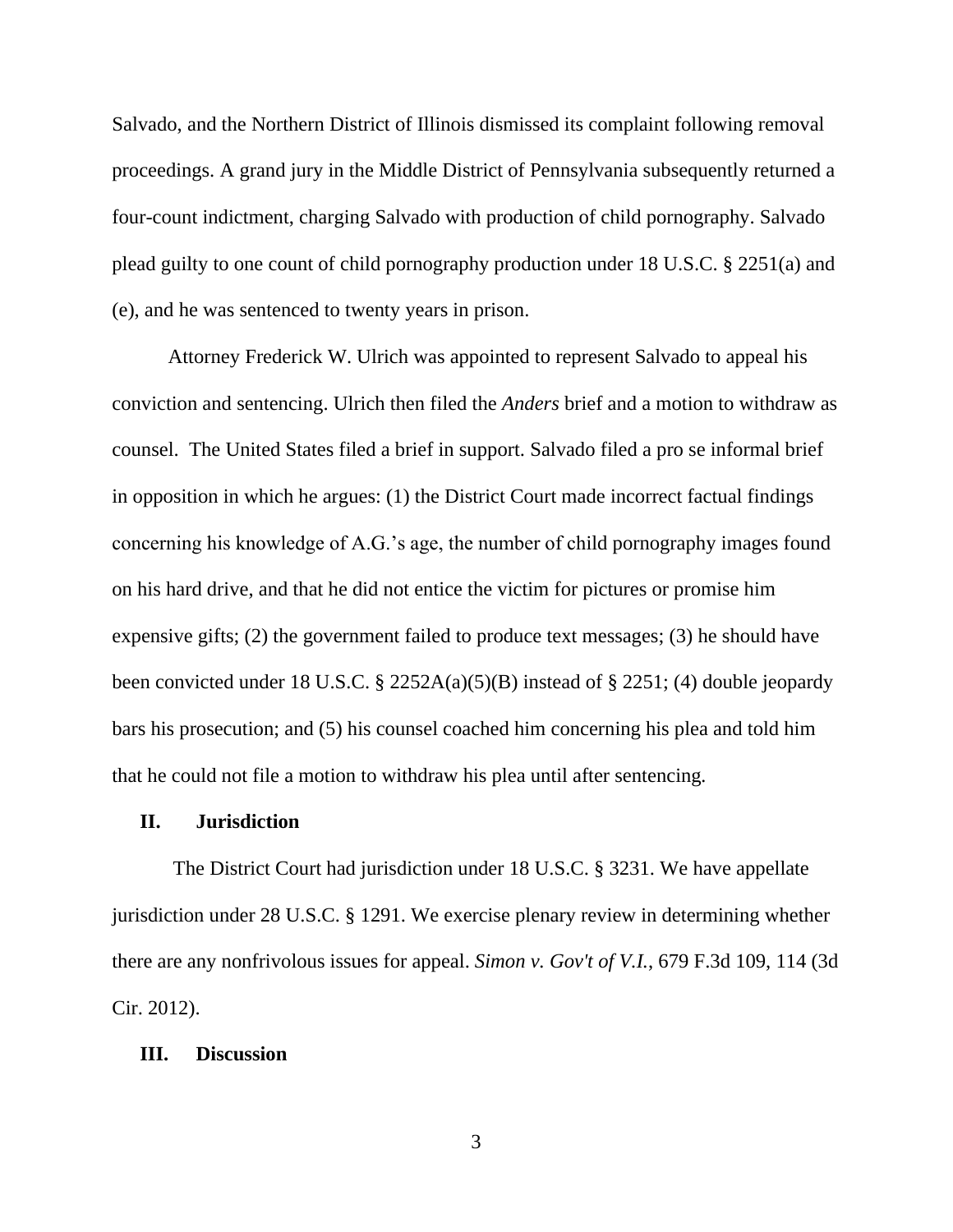Under *Anders*, appointed appellate counsel can request permission to withdraw as counsel if, following a "conscientious examination of the record," he or she determines that appellant's case is "wholly frivolous," and there is nothing "in the record that might arguably support the appeal." 386 U.S. at 744; *United States v. Youla*[, 241 F.3d 296, 299](https://plus.lexis.com/document/midlinetitle/?pdmfid=1530671&crid=05403121-f1d6-48fd-b069-1c6a6c872029&docfullpath=%2Fshared%2Fdocument%2Fcases%2Furn%3AcontentItem%3A636F-T5M1-K0HK-252X-00000-00&componentid=6387&prid=21d90a2a-fae4-4601-a631-c12f7600dca6&ecomp=_p_k&earg=sr2)  [\(3d Cir. 2001\).](https://plus.lexis.com/document/midlinetitle/?pdmfid=1530671&crid=05403121-f1d6-48fd-b069-1c6a6c872029&docfullpath=%2Fshared%2Fdocument%2Fcases%2Furn%3AcontentItem%3A636F-T5M1-K0HK-252X-00000-00&componentid=6387&prid=21d90a2a-fae4-4601-a631-c12f7600dca6&ecomp=_p_k&earg=sr2) We must determine whether counsel "thoroughly examined the record in search of appealable issues," *Id.* at 300, and ensured that the record is free of anything that "might arguably support the appeal." *Anders*, 386 U.S. at 744; *United States v. Coleman*, 575 F.3d 316, 319 (3d Cir. 2009) (citation omitted).

When counsel submits an *Anders* brief, this Court must engage in a two-step analysis to determine "(1) whether counsel adequately fulfilled the rule's requirements; and (2) whether an independent review of the record presents any nonfrivolous issues." *Youla*[, 241 F.3d at](https://plus.lexis.com/document/midlinetitle/?pdmfid=1530671&crid=05403121-f1d6-48fd-b069-1c6a6c872029&docfullpath=%2Fshared%2Fdocument%2Fcases%2Furn%3AcontentItem%3A636F-T5M1-K0HK-252X-00000-00&componentid=6387&prid=21d90a2a-fae4-4601-a631-c12f7600dca6&ecomp=_p_k&earg=sr2) 300; *See also [McCoy v. Court of Appeals of Wis., Dist. 1](https://plus.lexis.com/document/midlinetitle/?pdmfid=1530671&crid=05403121-f1d6-48fd-b069-1c6a6c872029&docfullpath=%2Fshared%2Fdocument%2Fcases%2Furn%3AcontentItem%3A636F-T5M1-K0HK-252X-00000-00&componentid=6387&prid=21d90a2a-fae4-4601-a631-c12f7600dca6&ecomp=_p_k&earg=sr2)*, 486 [U.S. 429, 438 n.10 \(1988\)](https://plus.lexis.com/document/midlinetitle/?pdmfid=1530671&crid=05403121-f1d6-48fd-b069-1c6a6c872029&docfullpath=%2Fshared%2Fdocument%2Fcases%2Furn%3AcontentItem%3A636F-T5M1-K0HK-252X-00000-00&componentid=6387&prid=21d90a2a-fae4-4601-a631-c12f7600dca6&ecomp=_p_k&earg=sr2) (stating that an issue is frivolous if it "lacks any basis in law or fact"). Third Circuit Local Appellate Rule ("LAR") 109.2 requires appellant's counsel to serve the brief on both government and the appellant. The government must file a response brief, and the appellant may file a pro se response brief which can be informal. *Youla*[, 241 F.3d at](https://plus.lexis.com/document/midlinetitle/?pdmfid=1530671&crid=05403121-f1d6-48fd-b069-1c6a6c872029&docfullpath=%2Fshared%2Fdocument%2Fcases%2Furn%3AcontentItem%3A636F-T5M1-K0HK-252X-00000-00&componentid=6387&prid=21d90a2a-fae4-4601-a631-c12f7600dca6&ecomp=_p_k&earg=sr2) 300. Upon review of appellate counsel's *Anders* brief, this Court must (1) ensure that counsel has complied with the requirements of LAR 109.2 and *Anders*; and (2) independently review the record to see whether there are any nonfrivolous issues. *See Coleman*, 575 F.3d at 319. If, after this Court reviews all briefs, "the [appellate] panel agrees that the appeal is without merit, it will grant counsel's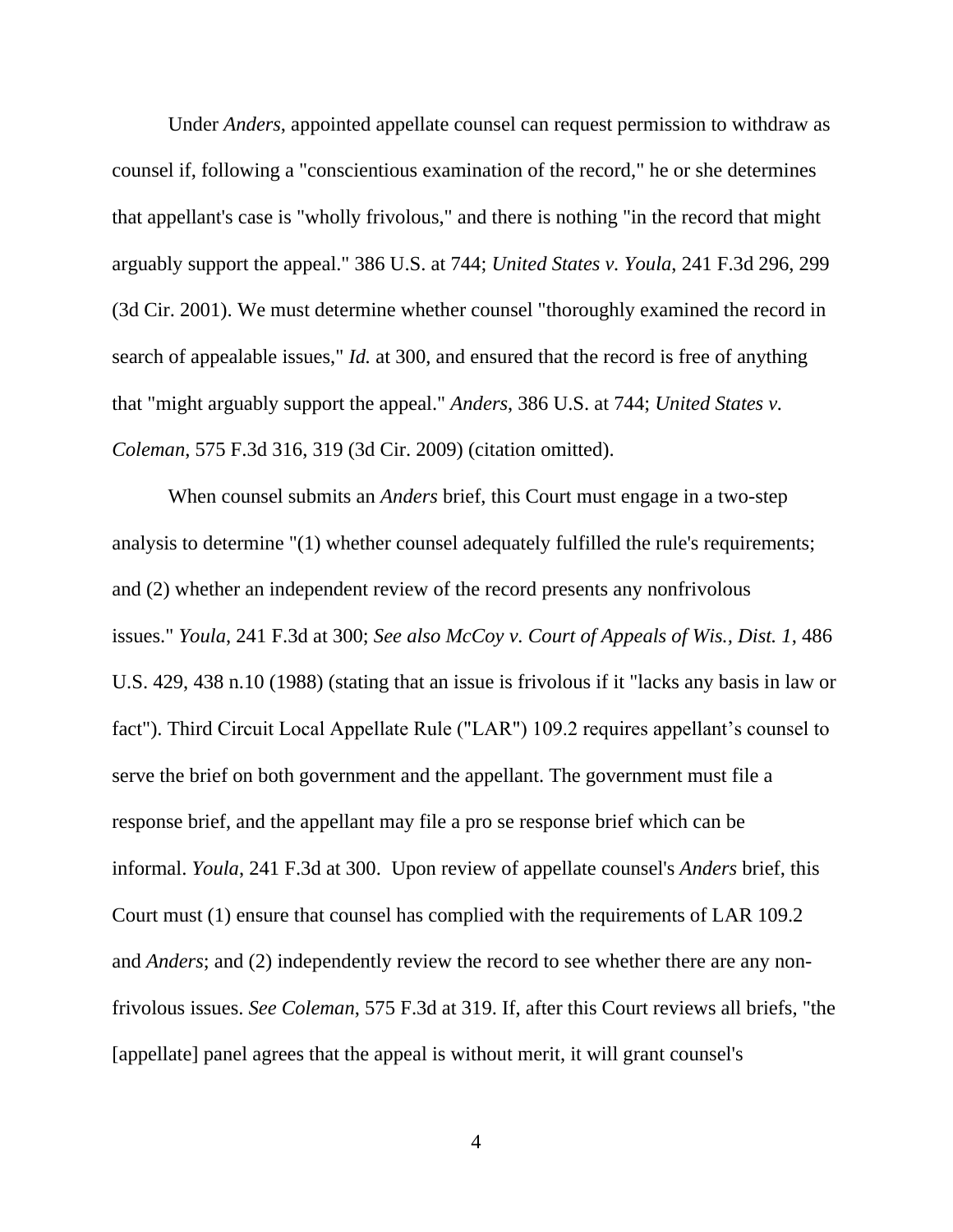*Anders* motion and dispose of the appeal without appointing new counsel." LAR 109.2(a).

Here, a review of the record shows that appellate counsel has satisfied the requirements of both LAR 109.2 and *Anders* with service of the brief to appropriate parties and a thorough review of the record identifying any potential issues for appeal. Appellate counsel's review has not revealed any non-frivolous basis upon which Salvado can appeal.

This Court's independent review of the record leads to the same conclusion. There are no non-frivolous grounds to challenge the District Court's decision to either vacate Salvado's conviction or to amend his sentencing. Salvado's potential claim of innocence would be frivolous here because, in addition to the voluntary nature of his guilty plea, the facts on record do not support such an assertion. Similarly, Salvado's claim regarding double jeopardy is without merit.

# **a. Guilty Plea**

Salvado's guilty plea is valid under the Constitution and Federal Rule of Criminal Procedure 11 and it met the standards for a knowing and voluntary plea established in *Boykin v. Alabama*, 395 U.S. 238 (1969). *See United States v. Schweitzer*, 454 F.3d 197, 202-03 (3d Cir. 2006).<sup>3</sup> During the change of plea hearing, the District Court

<sup>3</sup> Our Court in *Schweitzer* clearly explained the requirements of a guilty plea associated with Fed. R. Crim. P. 11(b). The district court must provide certain admonitions and warnings: the waiver of certain constitutional rights by virtue of a guilty plea; the "maximum possible penalty" to which the defendant is exposed; the court's obligation to apply the Sentencing Guidelines and the discretion to depart from said Guidelines; and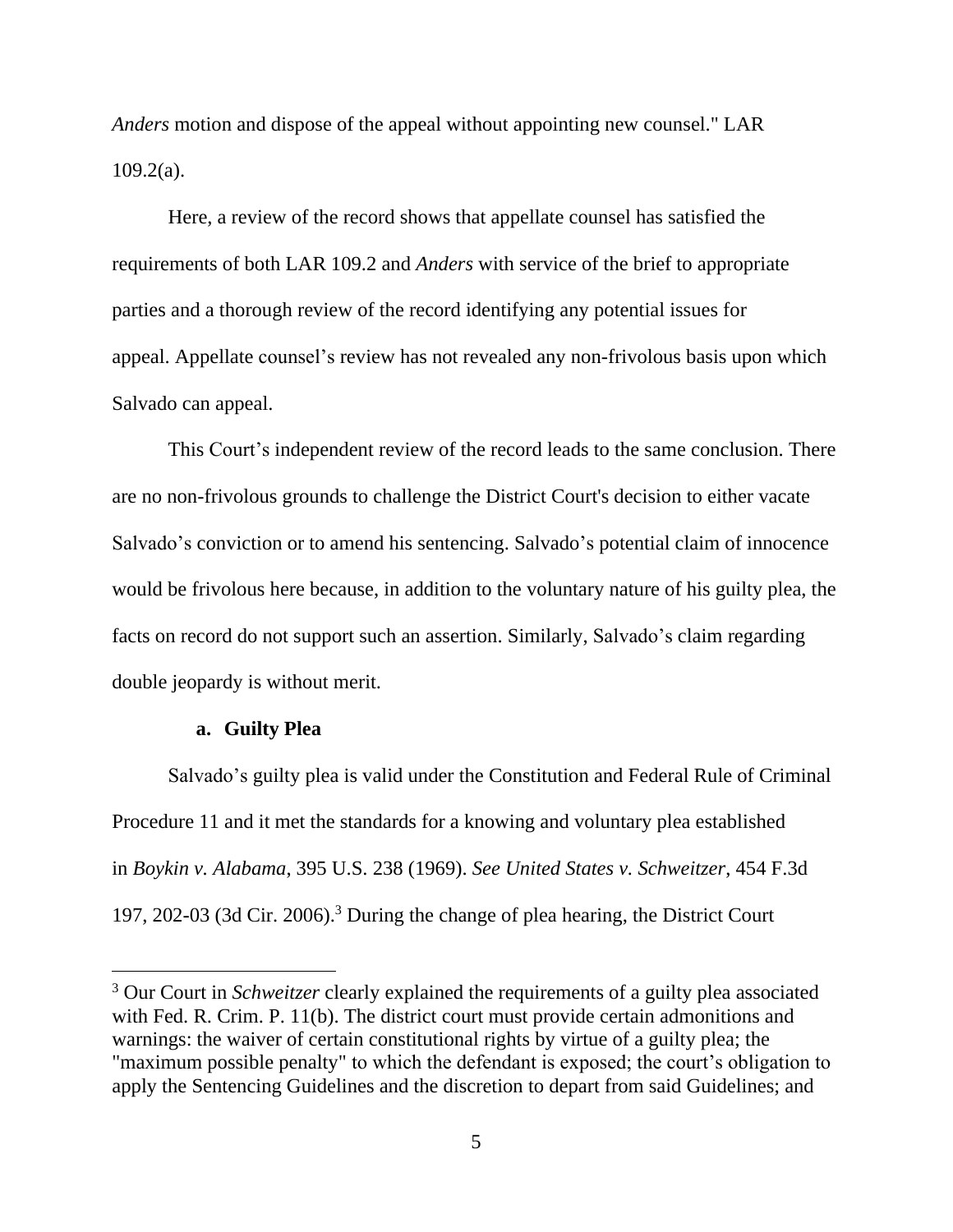confirmed that Salvado's plea was knowing and voluntary. The Court also confirmed Salvado's competence, ensured that he understood the charges against him, and reviewed his constitutional rights. The Court found there was a factual basis for Salvado's guilty plea. Because Salvado pleaded guilty knowingly and voluntarily with an understanding of his rights and the consequences of his plea and there was a factual basis for his plea, there is no issue of arguable merit concerning the plea's validity.

### **b. Sentencing**

Salvado argues that the District Court erred in imposing a 20-year sentence. Under 18 U.S.C. § 3742(a), a defendant may seek appellate review of a final sentence if the court's sentence was "imposed in violation of the law" and a determination of the legality requires a sentence to be imposed based on a set of reasonableness factors. 18 U.S.C. § 3553(a). This Court reviews the substantive reasonableness of a sentence for abuse of discretion. *See United States v. Woronowicz*, 744 F.3d 848, 851 (3d Cir. 2014). A sentencing court abuses its discretion only if "no reasonable sentencing court would have imposed the same sentence on that particular defendant for the reasons the [sentencing] court provided." *United States v. Tomko*, 562 F.3d 558, 568 (3d Cir. 2009). "As long as a sentence falls within the broad range of possible sentences that can be considered reasonable in light of the [18 U.S.C.] § 3553(a) factors, we must

<sup>&</sup>quot;the terms of any plea-agreement provision waiving the right to appeal or to collaterally attack the sentence." The court must ensure that the defendant understands these provisions and still wishes to enter a guilty plea on his or her own volition. 454 F.3d at 202-03 (quoting Fed. R. Crim. P. 11(b)).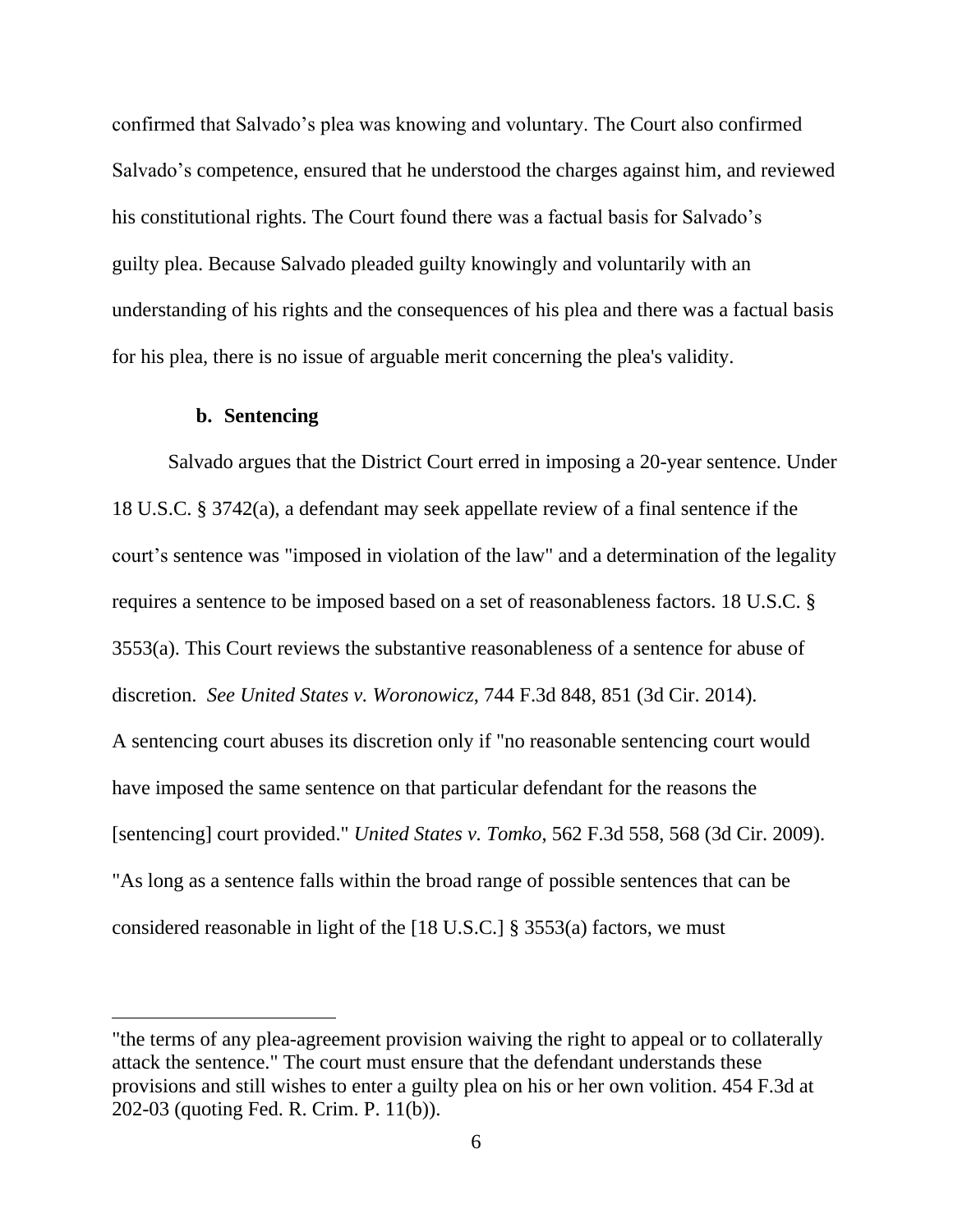affirm." *United States v. Wise*, 515 F.3d 207, 218 (3d Cir. 2008). Sentences that fall within the applicable Guidelines range are entitled to a presumption of reasonableness. *United States v. Handerhan*, 739 F.3d 114, 119-20 (3d Cir. 2014). Where there are no objections to the procedural reasonableness of the sentence during the sentencing proceedings, our review is limited to plain error. *See United States v. Flores-Mejia*, 759 F.3d 253, 256 (3d Cir. 2014) (holding that "when a party wishes to take an appeal based on a procedural error at sentencing… that party must object to the procedural error complained of after sentence is imposed in order to avoid plain error review on appeal.").

At sentencing, Salvado made no objections to the procedural reasonableness. With respect to the substantive reasonableness, the District Court ruled in favor of Salvado's sole objection to the presentence report. In conducting a §3553(a) analysis, the Court addressed the nature and circumstances of the offense and its non-contact nature, Salvado's background and character, and his risk of recidivism and determined these factors to be mitigating. Additionally, the District Court's imposition of a 20-year sentence is a 10-year downward variance from the advisory guideline range of 30 years. To recap, the District Court adhered to the Sentencing Guideline range, ruled on objections, reviewed the relevant sentencing factors, gave "rational and meaningful" consideration to the §3553 factors, and provided a cogent explanation of the significant downward variance from the sentencing guidelines; all of this was done in accordance with this Court's requirements set forth in *Tomko*. 562 F.3d at 568 (citation omitted).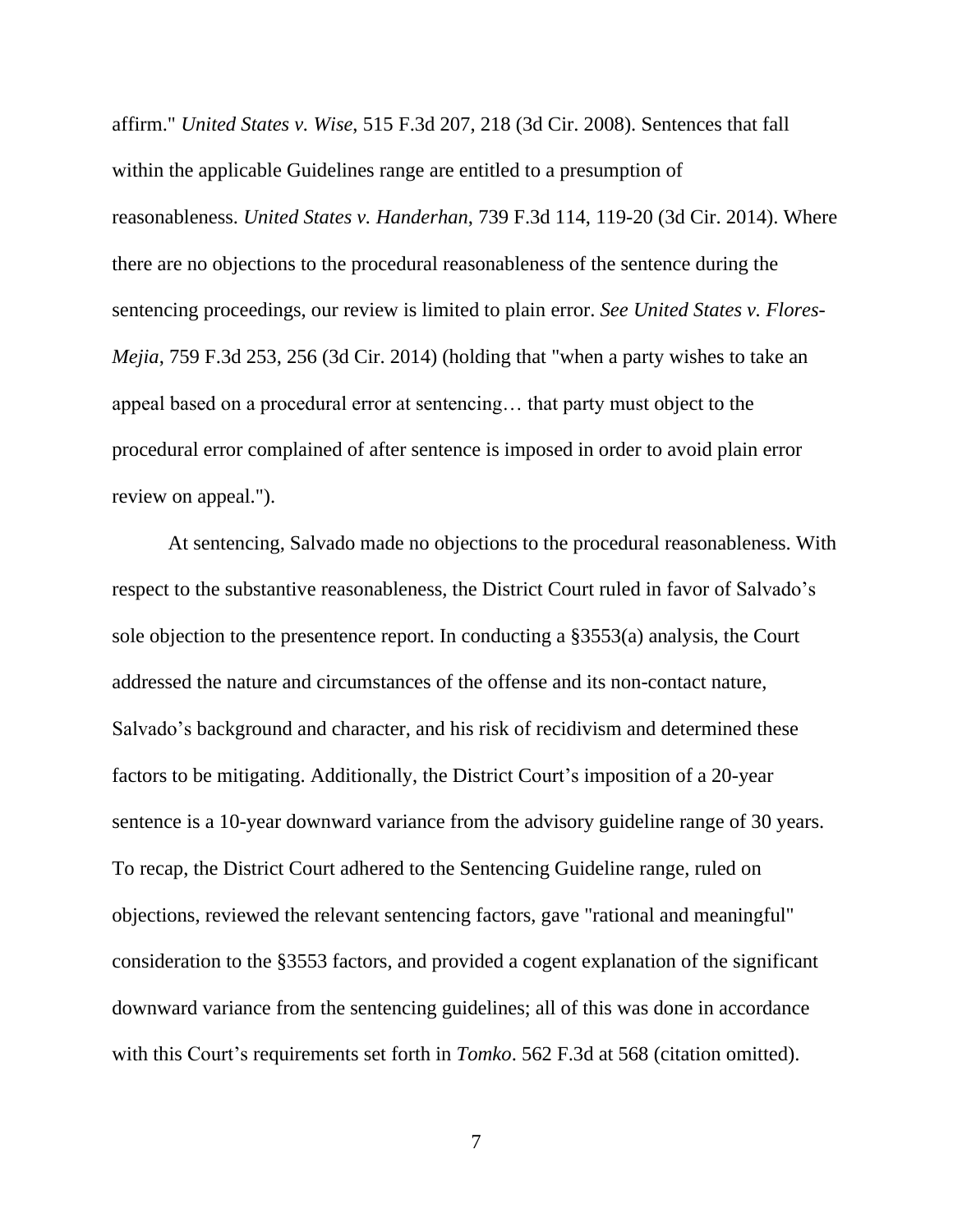Accordingly, we hold that the District Court did not abuse its discretion in its imposing the 20-year sentence upon Salvado.

### **c. Double Jeopardy**

Salvado argues that because the Northern District of Illinois indicted him, the charges that the Middle District of Pennsylvania brought against him constitute double jeopardy. Though the District Court did not address the question of double jeopardy, we will do so here. Following Salvado's arrest, the Northern District of Illinois charged him with one count of producing child pornography in violation of 18 U.S.C. § 2251(a). The Northern District of Illinois dismissed its complaint against Salvado after removal proceedings, at which point the Middle District of Pennsylvania indicted Salvado with four counts of child pornography. "In a jury trial jeopardy attaches when the jury is empaneled and sworn; in a non-jury trial jeopardy attaches when the court begins to hear evidence." *Klobuchir v. Pennsylvania*, 639 F.2d 966, 970 (3d Cir. 1981) (citing *Serfass v. United States*, 420 U.S. 377, 388 (1975)). The Northern District of Illinois did not empanel and swear a jury in Salvado's matter. Therefore, double jeopardy does not attach here.

# **d. Salvado's Other Pro Se Arguments**

Salvado's other pro se arguments do not provide a basis for relief. First, Salvado's challenges to the District Court's factual findings concerning the number of images found on his drive as well as whether he enticed the minor to send pictures, knew the victim's age, and falsely promised to provide the victim gifts would not change the result because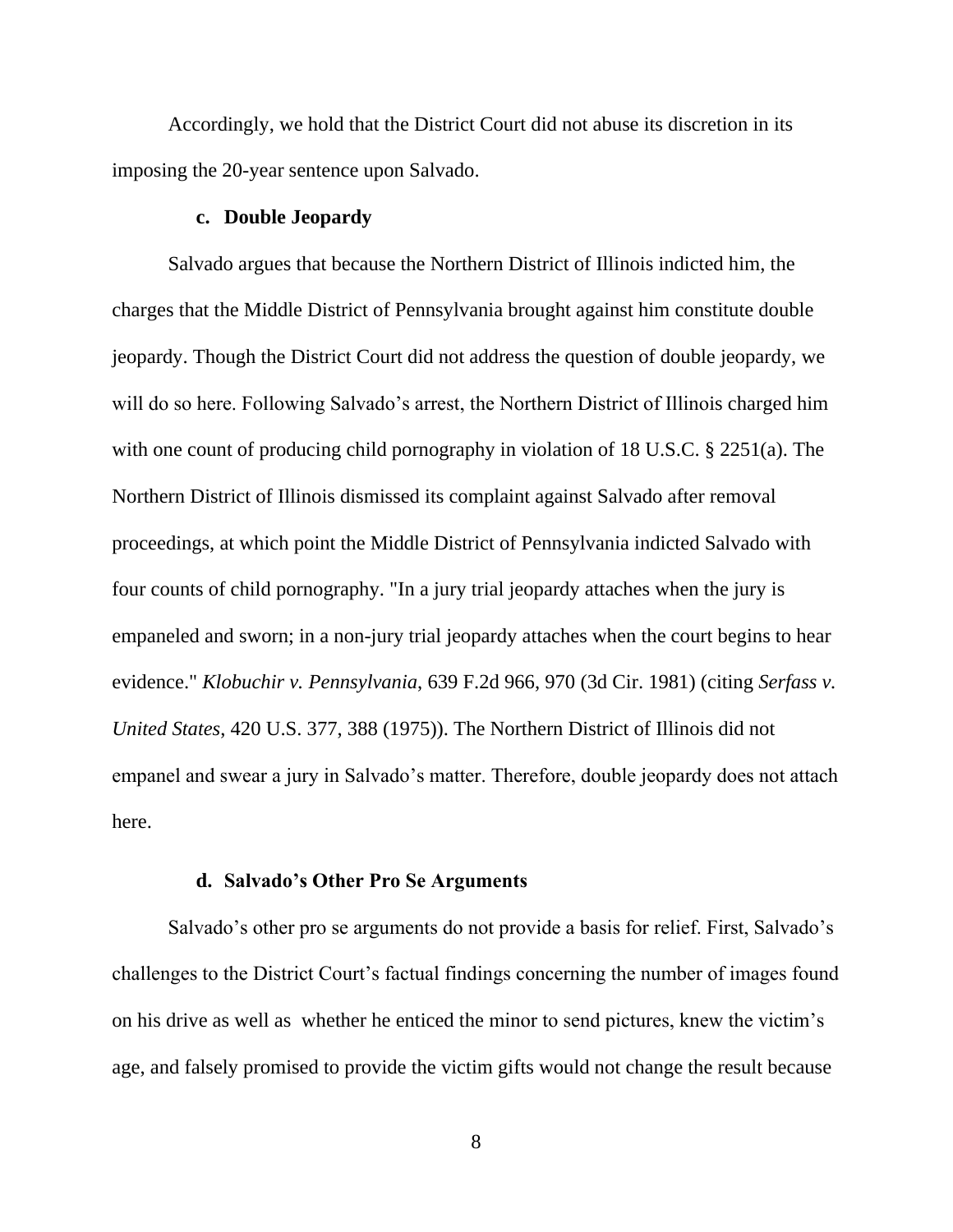(1) Salvado's charges and conviction were based only on four photographs; (2) even if Salvado did not persuade or entice A.G. for photographs, his conduct constitutes child pornography production because he "use[d]" A.G. "to engage in . . . sexually explicit conduct," 18 U.S.C.  $\S 2251(a)$ ; and (3) "mistake of age is not a defense to  $\S 2251(a)$ because knowledge is not an element of the offense," *United States v. Tyson*, 947 F.3d 139, 148 (3d Cir. 2020). Moreover, Salvado admitted to "entic[ing]" A.G. to send sexually explicit photographs after he learned that A.G. was sixteen years old. App. 59. Whether Salvado lied about promising A.G. expensive gifts is inapposite because his charges and guilty plea were based on the fact that he solicited child pornography, not that he promised A.G. gifts.

Second, Salvado's argument concerning the Government's failure to produce certain text messages between law enforcement officers and the victim does not provide a basis for relief because Salvado has not proved that any such text messages were favorable to him or that he suffered prejudice without them. *See Dennis v. Sec'y, Pa. Dep't of Corrs.*, 834 F.3d 263, 284-85 (3d Cir. 2016) (en banc). Instead, Salvado merely claims that he did not see text messages in which an officer attempted to reach Salvado while pretending to be A.G. *See* Appellant's Br. at 4.

Third, because there was a factual basis for a conviction under § 2251, there was no error in not charging or finding him guilty of a violation of that statute and thus there was no error in not charging him under 18 U.S.C. § 2252A(a)(5)(B).